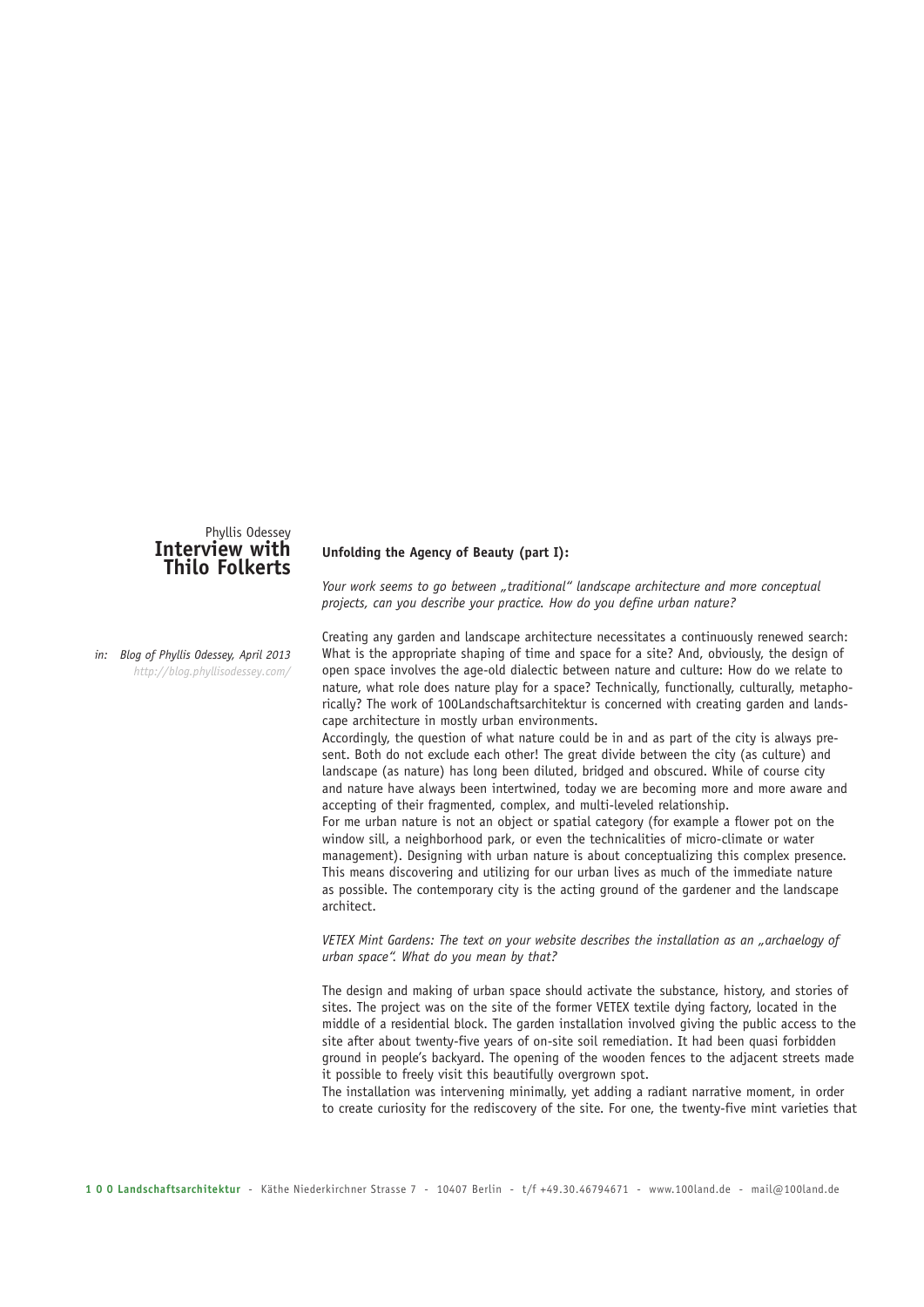were cultivated among the unkempt rural vegetation created a little hunter's impulse to visit all the strange, exotically named varieties, such as chocolate mint, Bergamot mint, or ginger mint.

In the field scaffolding rods served as plant labels and mark the mint patches. Mint is a traditional, yet international plant, easily recognized for its characteristic smell. It is a charismatic plant that instantly enchants almost everyone. The mint thus fostered the personal uncovering of the site's history. At the same time, the installation did aim to not be just retrospective. It was also a projection of the site's potentials and possibilities; it was about unfolding the agency of beauty for the recognition of a brownfield as valid part of the urban tissue.

## *Can you talk about your use of unusual materials like scaffolding rods? And the strips in the street in Flying Zebras?*

The materiality of the projects, as much as the concepts, is developed from the specific places. For me (the concept of) garden is not essentially about form, even though it is in the garden that form can find its place. The garden is thus initially more about the approach and about the relationship between the gardener and nature. The garden always becomes and never is.

I believe that we are on a continuous search to discover beauty and cultivate sensibilities. This must have an effect for materiality: The garden entails the shaping of the raw material of place and nature. We should not limit our joy to the perfect beauty of a rose. Working in urban environments suggests the use of urban materials.

For me scaffolding rods or traffic marking are very close to central garden issues: They involve temporality, they signal and embody change. In the case of the VETEX mint garden, the scaffolding rods, fitted with the names of the mints are over-dimensional botanical markers as much as claim stakes, signaling immanent change. There's a similar background to the materiality for accessing a vacant lot and interstitial spaces with the Garden Bridges project in Brussels last year. The Flying Zebras project (together with Marc Pouzol) was about validating traffic dynamic and pedestrian movement as a necessary and aesthetically rich part of urban liveliness.

## **A Joyful Search (part II):**

*Why did you decide to participate in the Festival International de Jardins de Métis? Is it an opportunity to explore ideas, that a project for a regular client would not give you the freedom to do?*

In 2009 I had been invited to make a contribution to the International Garden Festival at the Jardins de Metis on the Gaspésie Peninsula in the Canadian Province of Quebec. Since 2000 the director of the festival, Alexander Reford, has successfully developed a venue of radically expanding the borders of what garden could be and mean today. Being able to realize an experimental garden project within such a challenging and supportive frame was an opportunity not to be missed.

Together with the Berlin-based Canadian artist Rodney LaTourelle we conceived and built a garden project called Jardin de la Connaissance—Garden of Cognition in June 2010. The project involves about 40.000 books (equivalent to about 40 tons) that we arranged and left in the forest. The 'Garden of Cognition' does not illustrate a 'return to nature', but its intention is to provide an opportunity to experience the forest site in a unique and compelling way. The garden engages the almost mythical relation between knowledge, culture, and nature. By using books as material in the construction of the garden, we confront these instruments of knowledge with the question of temporality. In exposing the fragile and supposedly timeless materials to transformation and disintegration, we aimed at inviting an emotional involvement of the visitor. The Jardin de la Connaissance is a sensual reading room and a laboratory for the aesthetics of the garden.

The short life-time of a temporary garden gives an additionally wide scope of freedom and possibilities. At the same time, the Jardin de la Connaissance has proven sturdy beyond its original temporality: this coming summer, the garden will see its fourth season at the Festival de Jardins. (www.refordgardens.com)